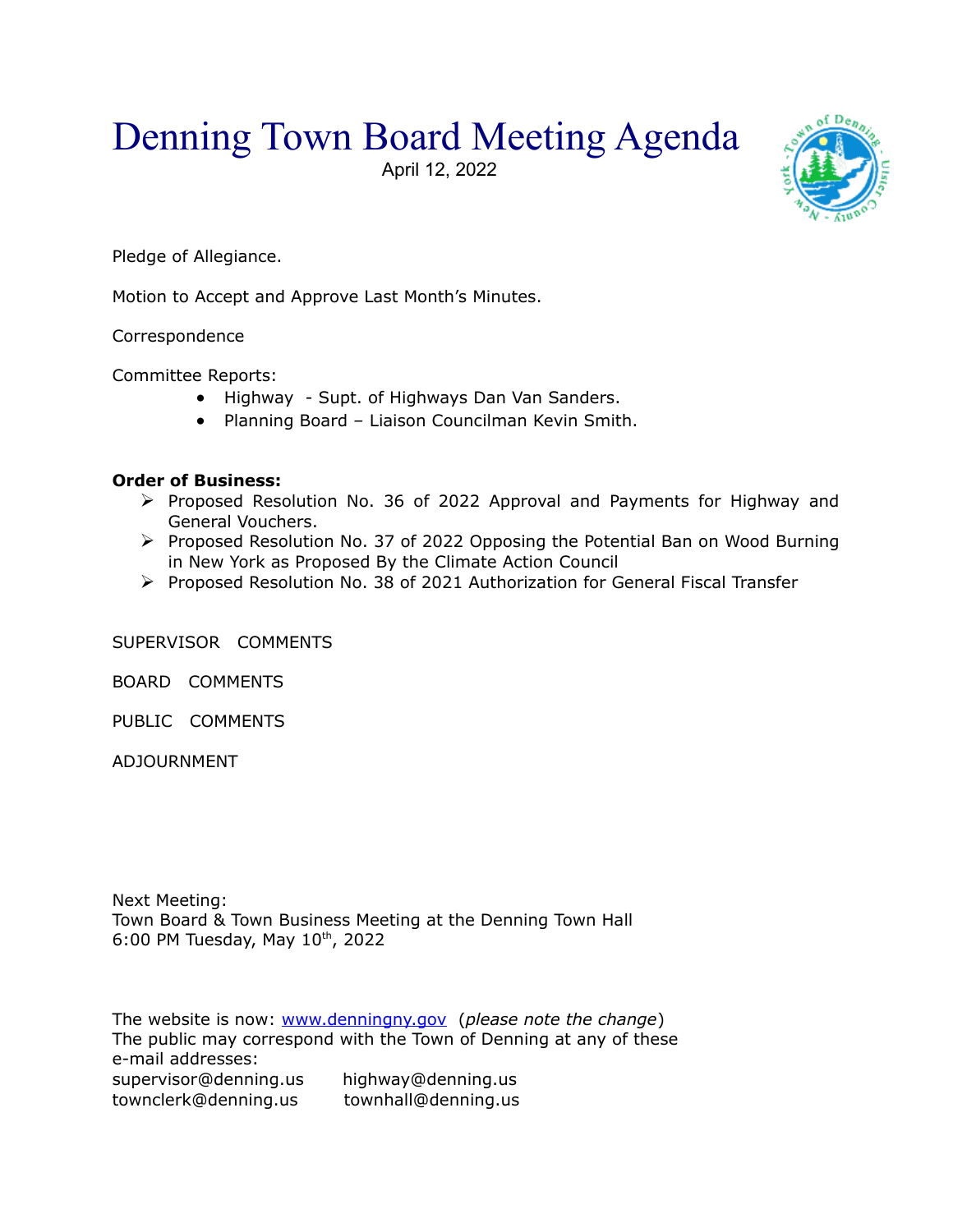Denning Town Board & Business Meeting April 12, 2022 Resolution No. 36 of 2022

**WHEREAS** New York State General Municipal Law Sections 103 and 104-4 permit the pre-audit function of vouchers, as a form of internal controls in the checking of claims and supporting documentation. And

**WHEREAS** the Sections 118 and 119 of New York State Municipal Law also authorize the auditing authority to approve of Said vouchers. And

**WHEREAS** the Office of the New York State Comptroller Division of Local Governments and Accountability: Budgets and Finances also approves of this method.

**NOW THEREFORE BE IT RESOLVED** that the Town of Denning Town Board HEREBY approves of and authorizes payment of the following Warrants:

Highway Fund Pre-Pay Warrant No. 4PP vouchers.

Highway Fund Warrant No. 4 vouchers.

General Fund Pre-Pay Warrant No. 4PP vouchers.

General Fund Warrant No. 4 vouchers.

Capital Fund Sewage Disposal Warrant No. 3 None.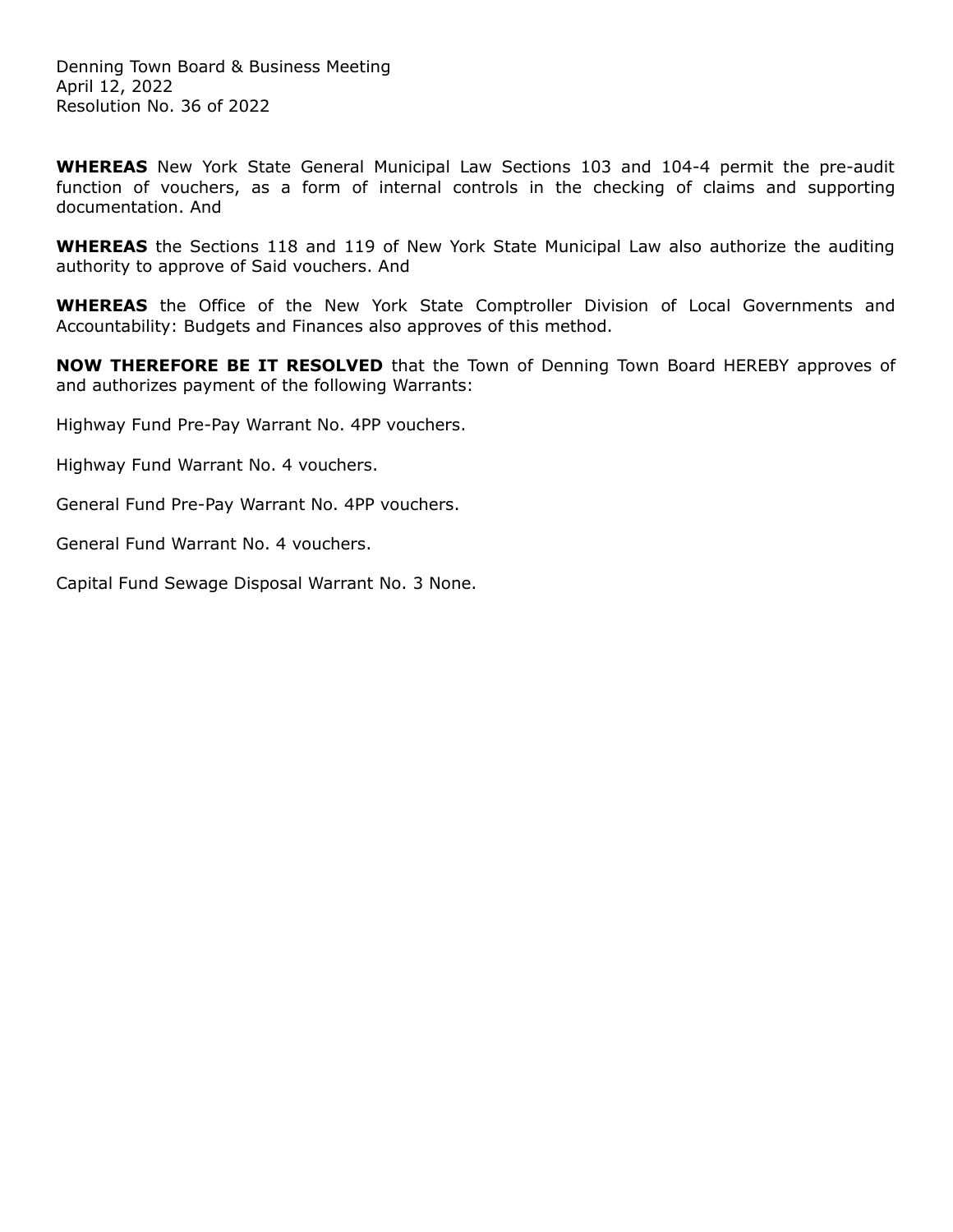## **OPPOSING THE POTENTIAL BAN ON WOOD BURNING IN NEW YORK AS PROPOSED BY THE CLIMATE ACTION COUNCIL**

**WHEREAS** on July 18, 2019, the Climate Leadership and Community Protection Act (Climate Act) was signed into law in New York State, and is considered among the most ambitious climate laws in the world and requires New York to reduce economy-wide greenhouse gas emissions 40% by 2030 and no less than 85% by 2050 from 1990 levels, and

**WHEREAS** Senate bill S6599 and Assembly Bill A8429, "An act to amend the environmental conservation law, the public service law, the public authorities law, the labor law, and the community risk and resilience act, in relation to establishing the New York State climate leadership and community protection act" was passed by the Senate and Assembly and signed by the Governor, and

**WHEREAS**, The Climate Action Council is researching ways to limit greenhouse gas emissions and achieve the goals of The Climate Act; and in a draft plan, members of the advisory panel to the Climate Action Council describe scenarios where wood consumption decreases within that time frame, and this could mean a potential future ban on wood-burning stoves, and in an additional reduction effort, the possible elimination of natural gas hookups, and

**WHEREAS**, winters in Upstate New York are long and cold, and many people in the Town of Denning and other rural communities rely on wood-burning stoves for heat, and taking away an affordable heating source could be detrimental to many families who depend on burning wood as the sole source of heat in their homes, and

**WHEREAS**, a ban on wood burning would have a major impact on many Town of Denning households who rely on wood burning stoves for cooking, and cost-effective energy for heat and hot water,

**NOW, THEREFORE**, **BE IT RESOLVED** that the Town of Denning Town Board opposes the potential ban on wood burning in New York State as proposed by the Climate Action Council, and

**BE IT FURTHER RESOLVED** the Climate Actions Council will hold a 120-day public comment period, beginning January  $1^{st}$ , 2022, and will hold at least six (6) public hearings across the State, both inperson and virtual, and the Town of Denning Town Board encourages Denning citizens to voice their concerns at

[www.nyserda.seamlessdocs.com/f/DraftScopingComments](http://www.nyserda.seamlessdocs.com/f/DraftScopingComments) or email [scopingplan@nyserda.ny.gov](mailto:scopingplan@nyserda.ny.gov) or by mail to: Draft Scoping Plan Comments, NYSERDA, 17 Columbia Circle, Albany, New York 12203-6399, and

**BE IT FURTHER RESOLVED** that certified copies of this Resolution be forwarded to New York State Climate Action Council Co-Chairs, DEC Commissioner Basil Seggos and NYSERDA President and CEO Doreen M. Harris; Governor Kathy Hochul, Senator Michael Martucci, Senator Michelle Hinchey, and Assemblyman Brian Miller.